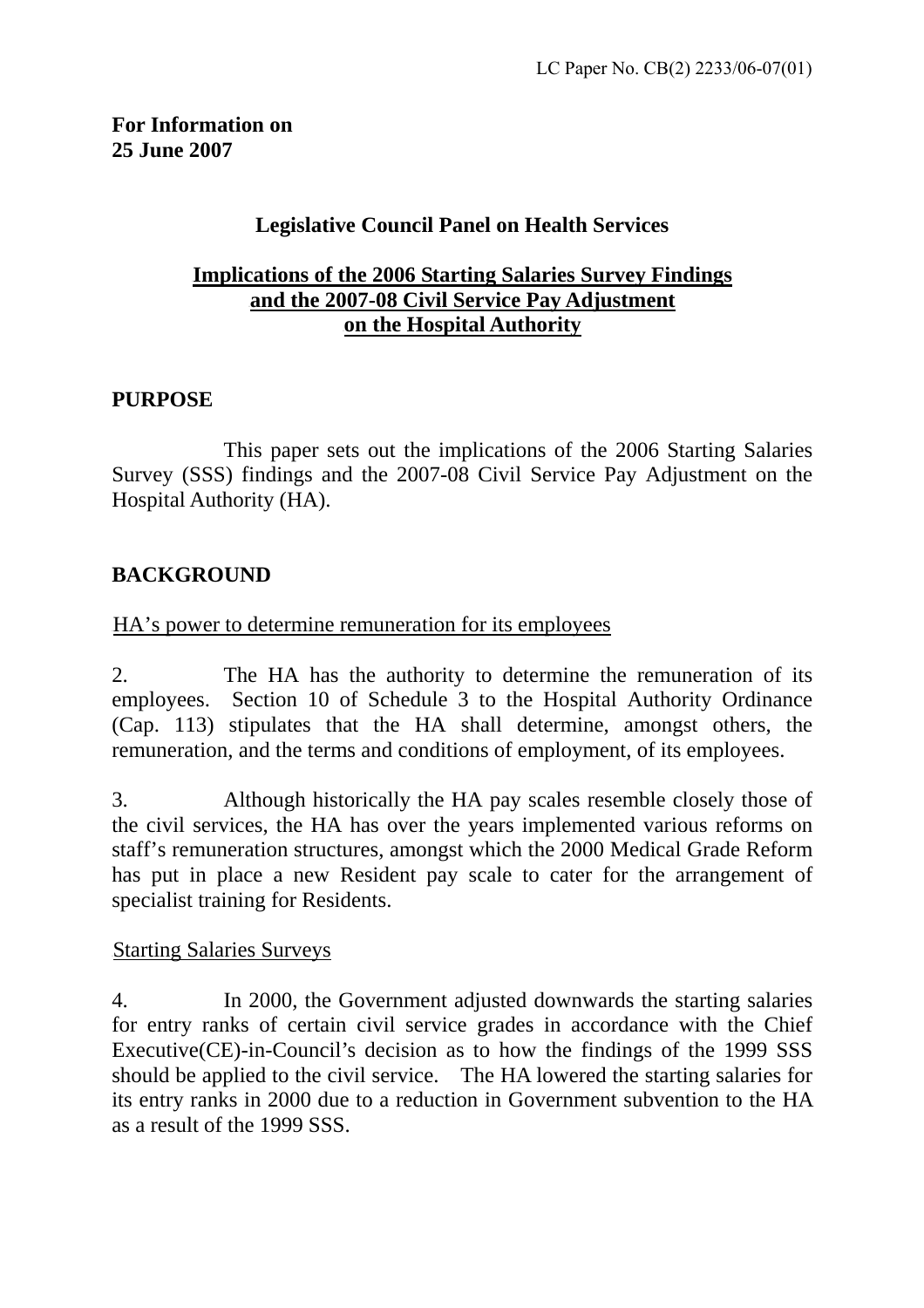5. The Government has recently completed a SSS using 1 April 2006 as the reference date. Subject to the approval of the Finance Committee, the Government will -

- (a) adjust upwards, with effect from 1 August 2007, the starting salaries of certain civil service grades in accordance with the CE-in-Council's decision as to how the findings of the 2006 SSS should be applied to the civil service; and
- (b) adjust the pay of serving civil servants who are appointed on or after 1 April 2000 to those grades with upward adjustment in starting salaries, and who are still serving on entry ranks (hereafter referred to as affected serving civil servants) in accordance with the normal conversion arrangement as set out in the Establishment Subcommittee paper EC(2007-08)7.

## 2007-08 Civil Service Pay Adjustment

6. Subject to the approval of the Finance Committee, civil service pay will be increased by 4.96% for the directorate and civil servants in the upper salary band, and 4.62% for civil servants in the middle and the lower salary bands with retrospective effect from 1 April 2007.

# **IMPLICATIONS OF THE CIVIL SERVICE PAY ADJUSTMENTS ON THE HA**

## 2006 SSS

7. The salary structures of staff in the HA have been delinked from the pay scales of the civil service for some time. Therefore, the recommended revised starting salaries and the normal conversion arrangement for affected serving civil servants would have no direct impact on the HA staff concerned. However, noting that the subventions to some organisations, including the HA, had been reduced in connection with the downward revision of starting salaries for the civil service with effect from April 2000, the Government will adjust the subvention to the HA in the context of the present exercise, having regard to factors including the terms of subvention agreements and the amount of reductions made in the 2000 exercise. The Health, Welfare and Food Bureau is now discussing with departments concerned and the HA on the subvention, with a view to determining the detailed arrangements on the adjustment of subvention to the HA.